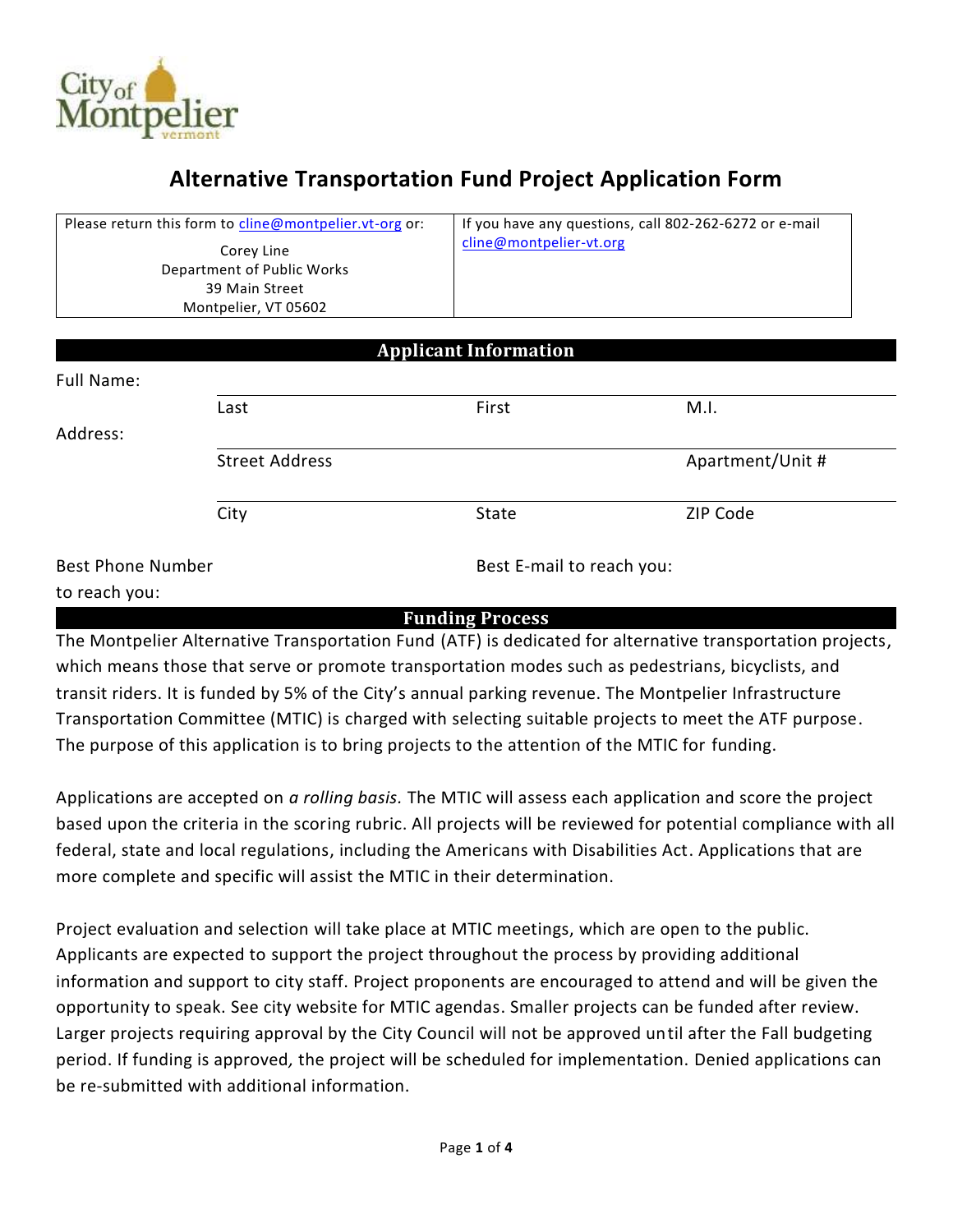|  | <b>Project Information</b> |  |
|--|----------------------------|--|
|  |                            |  |

**Project Description and Location:**

**How does this project correct a problem, improve safety or promote alternative transportation?**

**Approximate Funding Requested:**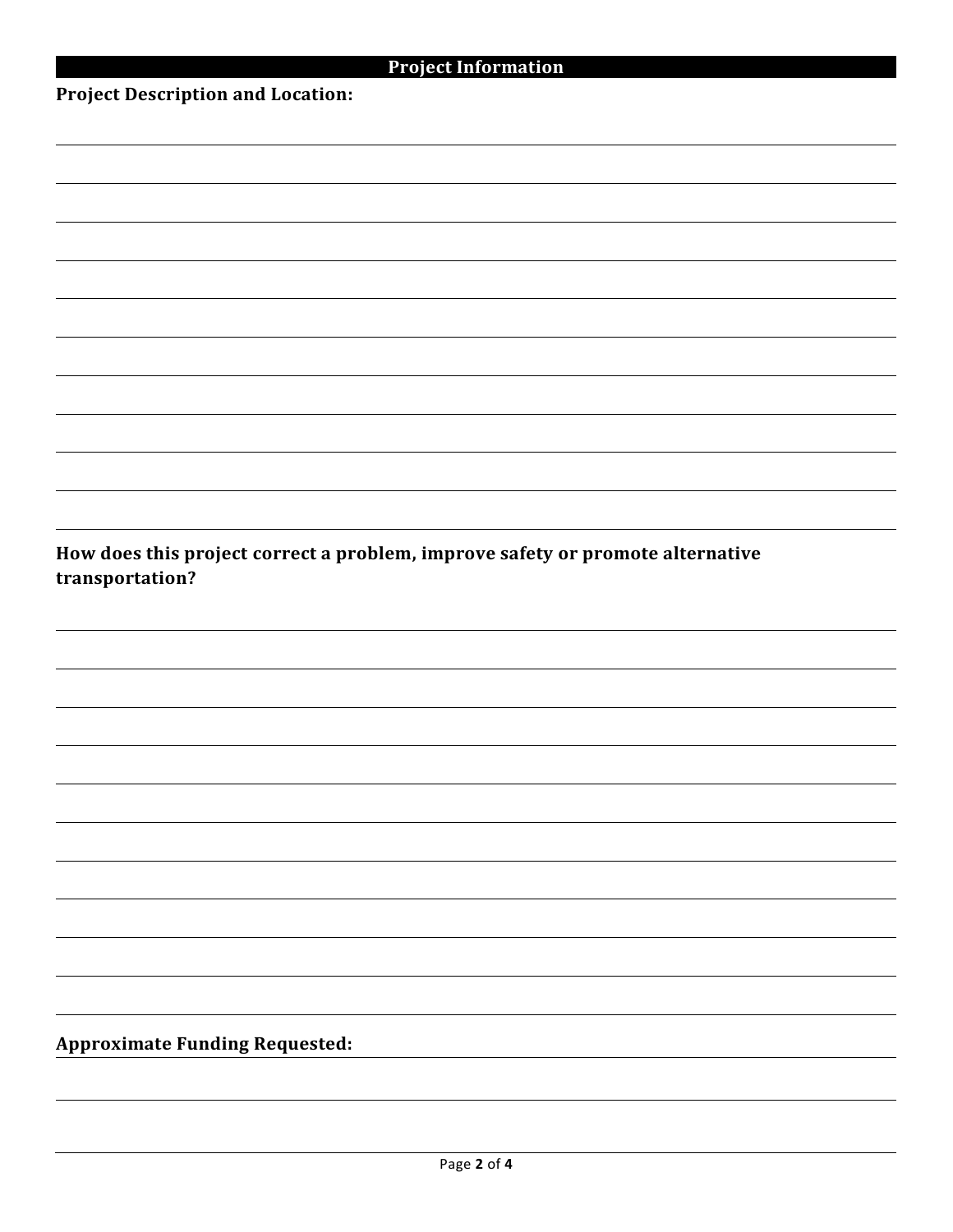|                                                          | <b>Instructions:</b> Complete as many sections as possible. See addendum (page 4) for more information.                                                                    |        |           |              |                          |         |                     |        |  |  |  |
|----------------------------------------------------------|----------------------------------------------------------------------------------------------------------------------------------------------------------------------------|--------|-----------|--------------|--------------------------|---------|---------------------|--------|--|--|--|
|                                                          | Project serves to plan or create transportation other than single passenger car (check all that                                                                            |        |           |              |                          |         |                     |        |  |  |  |
| apply)?                                                  |                                                                                                                                                                            |        |           |              |                          |         |                     |        |  |  |  |
|                                                          | Pedestrian                                                                                                                                                                 |        |           |              | <b>Public Transit</b>    |         |                     | Other: |  |  |  |
| $\overline{\phantom{a}}$                                 | <b>Bicycle</b>                                                                                                                                                             |        |           | $\mathbf{L}$ | Carpool/ride share       |         |                     |        |  |  |  |
|                                                          | Project serves vulnerable populations (check all that apply)?                                                                                                              |        |           |              |                          |         |                     |        |  |  |  |
|                                                          | Children                                                                                                                                                                   |        |           |              | Elderly                  |         |                     | Other: |  |  |  |
| $\Box$                                                   | Economically disadvantaged                                                                                                                                                 |        |           | ⊔            | People with disabilities |         |                     |        |  |  |  |
|                                                          | Recommended infrastructure from Montpelier in Motion?                                                                                                                      |        |           |              |                          |         |                     |        |  |  |  |
|                                                          | Yes                                                                                                                                                                        | П      | <b>No</b> |              | $\vert \ \ \vert$        |         | Unknown             |        |  |  |  |
|                                                          | Improves currently unsafe situation?                                                                                                                                       |        |           |              |                          |         |                     |        |  |  |  |
|                                                          | $\vert \ \ \vert$<br>Yes                                                                                                                                                   |        | No        | $\Box$       |                          | Unknown |                     |        |  |  |  |
|                                                          | Project as described is a proven strategy to achieve stated objective (identify reliable and<br>valid benchmark and how the project will achieve or exceed the benchmark). |        |           |              |                          |         |                     |        |  |  |  |
| $\Box$                                                   | Yes (describe<br>below)                                                                                                                                                    | П      | <b>No</b> |              |                          |         | Unknown             |        |  |  |  |
|                                                          |                                                                                                                                                                            |        |           |              |                          |         |                     |        |  |  |  |
|                                                          |                                                                                                                                                                            |        |           |              |                          |         |                     |        |  |  |  |
|                                                          |                                                                                                                                                                            |        |           |              |                          |         |                     |        |  |  |  |
|                                                          |                                                                                                                                                                            |        |           |              |                          |         |                     |        |  |  |  |
|                                                          |                                                                                                                                                                            |        |           |              |                          |         |                     |        |  |  |  |
|                                                          | Does the project fall within another city fund or department? If yes, which one?                                                                                           |        |           |              |                          |         |                     |        |  |  |  |
|                                                          | Yes                                                                                                                                                                        | $\Box$ | No        |              |                          |         | Fund or Department: |        |  |  |  |
| Project has financial support from another constituency. |                                                                                                                                                                            |        |           |              |                          |         |                     |        |  |  |  |
|                                                          | Yes                                                                                                                                                                        | ⊔      | No        |              |                          |         |                     |        |  |  |  |

# **List the financial support source and amount.**

| <b>Funding Source</b> | <b>Amount Available</b> |
|-----------------------|-------------------------|
|                       |                         |
|                       |                         |
|                       |                         |
|                       |                         |